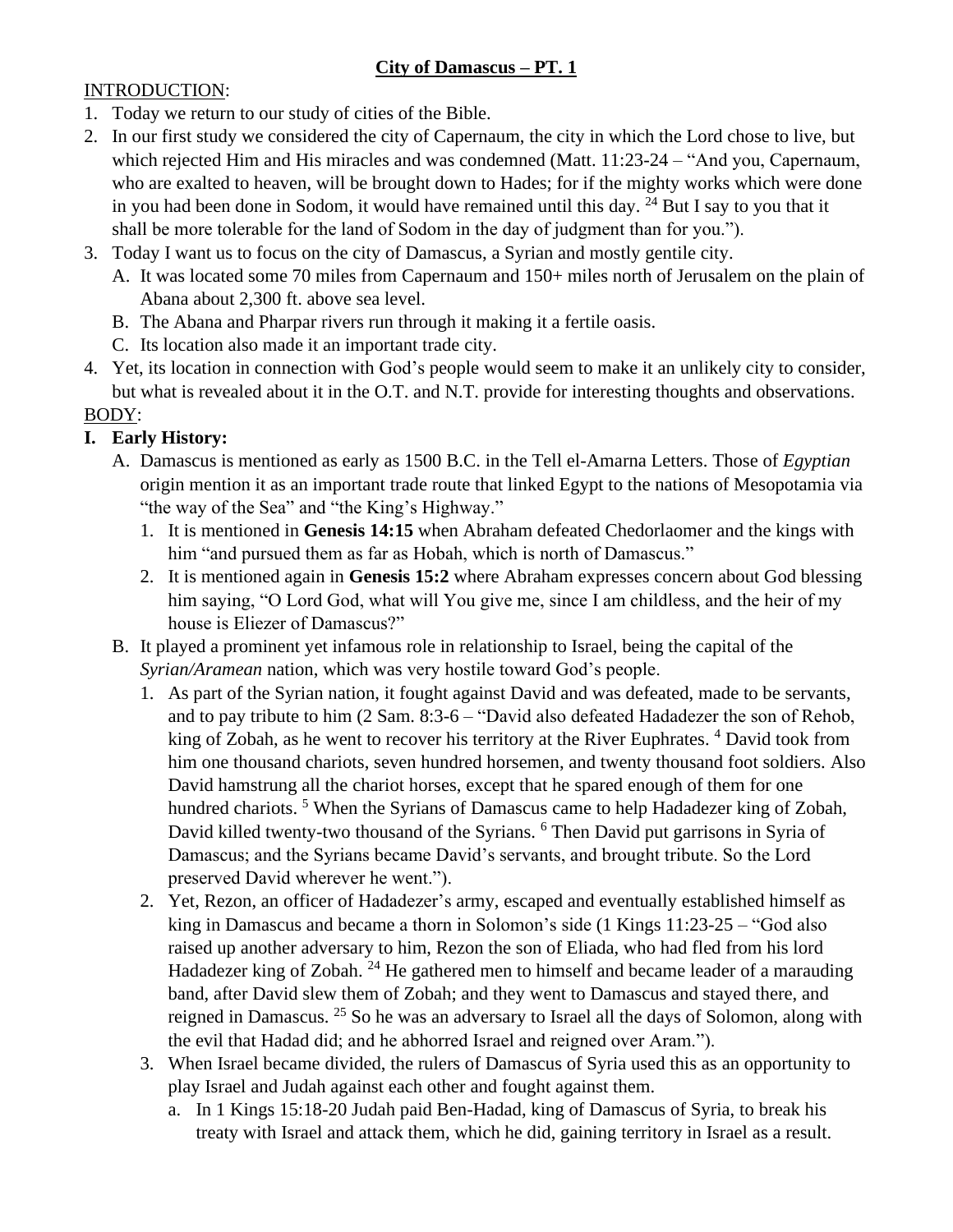- b. Later in 1 Kings 20:34 we find that Ben-Hadad and Damascus attacked Israel on various occasions, taking its land and setting up merchants in Samaria.
- c. After this when Ben-Hadad of Syria sent Hazael his servant to Elisha to see if he would recover from his illness, Elisha prophesied that Hazael would take the throne and do much harm to the children of Israel (2 Kings 8:10-13 – "And Elisha said to him, "Go, say to him, 'You shall certainly recover.' However the Lord has shown me that he will really die." <sup>11</sup> Then he set his countenance in a stare until he was ashamed; and the man of God wept. <sup>12</sup> And Hazael said, "Why is my lord weeping?" He answered, "Because I know the evil that you will do to the children of Israel: Their strongholds you will set on fire, and their young men you will kill with the sword; and you will dash their children, and rip open their women with child." <sup>13</sup> So Hazael said, "But what is your servant—a dog, that he should do this gross thing?" And Elisha answered, "The Lord has shown me that you will become king over Syria.").
- d. Syria, through Hazael, did afflict Israel for many years! (2 Kings 13:3, 22 "Then the anger of the Lord was aroused against Israel, and He delivered them into the hand of Hazael king of Syria, and into the hand of Ben-Hadad the son of Hazael, all their  $days....^{22}$  And Hazael king of Syria oppressed Israel all the days of Jehoahaz.").
- 4. The decline of Damascus:
	- 1. It was prophesied to be brought low (Jer. 49:23-27; Amos 1:3-5).
	- 2. Its decline began in 732 B.C. when the city was attacked and defeated by the Assyrians, leaving it historically obscure for more than 200 years.
- C. Why talk about Damascus?
	- 1. Despite the city being associated with war, death, and loss for the people of God, there are two events associated with it that are worthy of our consideration.
	- 2. These events are well known by most of us.
	- 3. These events are similar in many ways, especially in the nature of those involved.

### **II. Event 1: The healing of Naaman the leper (2 Kings 5:1-19)**

- A. Who was Naaman?
	- 1. He was a *commander of the army of the king of Syria*, working out of *Damascus*.
	- 2. He was *hostile* toward God's people, having led *raids against Israel* and taken a young girl captive to be a slave for his wife. Yet, this girl told him how he could be healed by Elisha.
- B. Naaman became an example of God's *grace* freely bestowed by *faith*
	- 1. His healing was by God's *grace* because Naaman was a *Syrian* serving the king of Damascus, an *enemy* of God and His people! He deserved no such thing!
	- 2. Yet, Naaman received grace because had enough faith to *seek it out* from God.
		- a. Elisha didn't go to Syria and force this healing on him.
		- b. Naaman was healed because he had faith enough to listen to his servant and *come to Israel* to receive it!
		- c. The sad thing was that this healing by God's grace was also readily available for God's people through Elisha, but they didn't seek it (Luke 4:27 – "And many lepers were in Israel in the time of Elisha the prophet, and none of them was cleansed except Naaman the Syrian.").
			- i. When Jesus told this to the Jew of Nazareth, they became angry!
			- ii. Why, because Jesus' point was that like the Jewish lepers of Elisha's day who *lacked the faith to come to Elisha for healing*, these Israelites were in danger of not being healed of sin because they *lacked faith to come to Him for healing!*
	- 3. Naaman received God's grace to be healed on *God's terms*—by *obedience.*